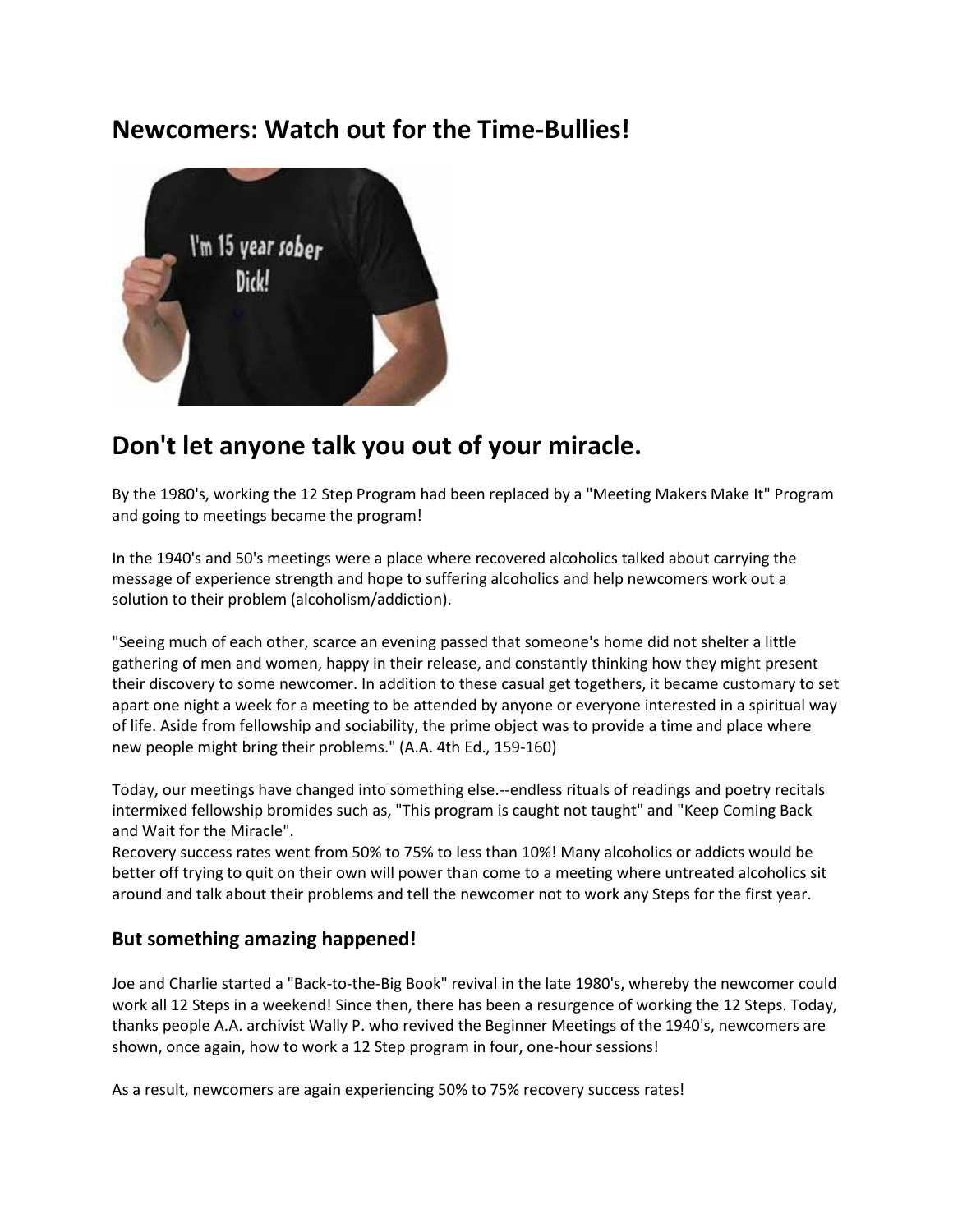### **Schisms in the Fellowship**

You would think the fellowship would be excited about such successes, but many were not. Most were threatened by newcomers working the 12 Steps fast. They didn't understand how anyone could work the program in one day. Why this animosity? There are a lot of people in the fellowship who don't have to work a 12 Step program as outlined in the Big Book. They can get by on going to meetings.

Dr. Bob once said,

"There are two ways to work this program. The easy way was the work and in live in the 12 Step program. The other, the hard way, Don't drink and go to meetings."

So a schism developed. Fundamental lines were drawn between the Meeting Makers' program of discussion versus the Big Book Thumpers' program of action.

When a newcomer comes to a meeting, who has just learned how to work the 12 Step program, who has only a few weeks or months of sobriety, they are confronted not welcomed. There are some members in our fellowship members who act like TIME-BULLIES. They're easy to identify, they walk around the rooms announcing themselves with a sense of unbridled ego, "I'm 25 year Bill, "I'm 10 year Sally", I'm 13 years sober Kevin, My name is Dick and I'm 15 years dry", etc. Furthermore, many of them are just dry, no emotional sobriety. They're just "doing time" in meetings.

Time-bullies worship their sobriety time. They plan elaborate Medallion celebrations with endless accolades to those receiving their chip. For them, their sobriety time indicates some measure of higher sobriety over someone with less time. For them, time is a sort of "fellowship currency" and determines their status in the fellowship. For example, there are members in A.A. who smoke marijuana, but because they haven't had a drink in 15 years, claim their sobriety is intact. They bristle with antagonism at the suggestion that they are not sober.

These time-bullies love to attack the newcomer, who comes into the room full of the spirit, who having just completed their first round of 12 Steps, usually in a short period of time, and who want to reach out to other newcomers and freely share what was so freely given to them.

The first thing they're asked, "How much time do you have?" The newcomer replies, "30 days". The time-bully answers back, Oh...you're just a newcomer. What could you possibly offer another newcomer. You're still a newcomer yourself. You should be still on Step 1 and not Step 12. You're just on a pink cloud. You shouldn't be working Steps in your first year" and so on.

These types are energy vampires who suck the spirit right out the newcomer. The newcomer is sometimes ill-equipped to handle such bullying and are sometimes talked out their miracle.

#### **Newcomer: Learn how to protect yourself**

Arm yourself with the facts.

Remember, Bill W. started working with other alcoholics immediately after detox, which was a three to five day stay in a hospital. Ebby T. was 60 days sober when he approached Bill W. with the solution. Dr.